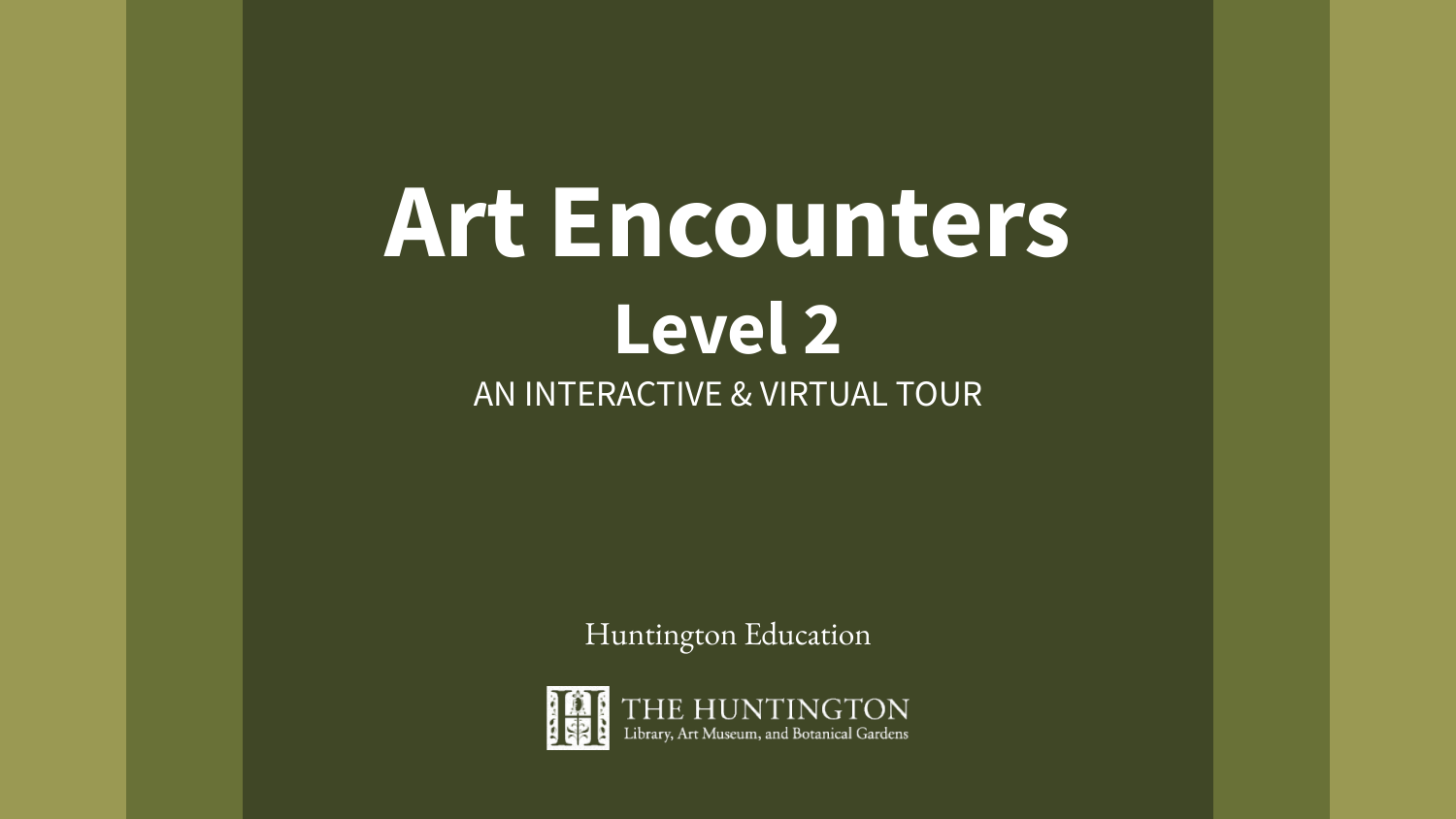## **Welcome to the Art Encounters Level 2 virtual tour!**

Each slide features an object with questions, activities, and links to additional information.

Henry and Arabella Huntington loved to collect art, books, and plants. What do you like to collect? Comic books? Coins? Funko POP! figures?

In this interactive journey you'll dive into the Art collection.

**[Let's go exploring!](#page-2-0)**

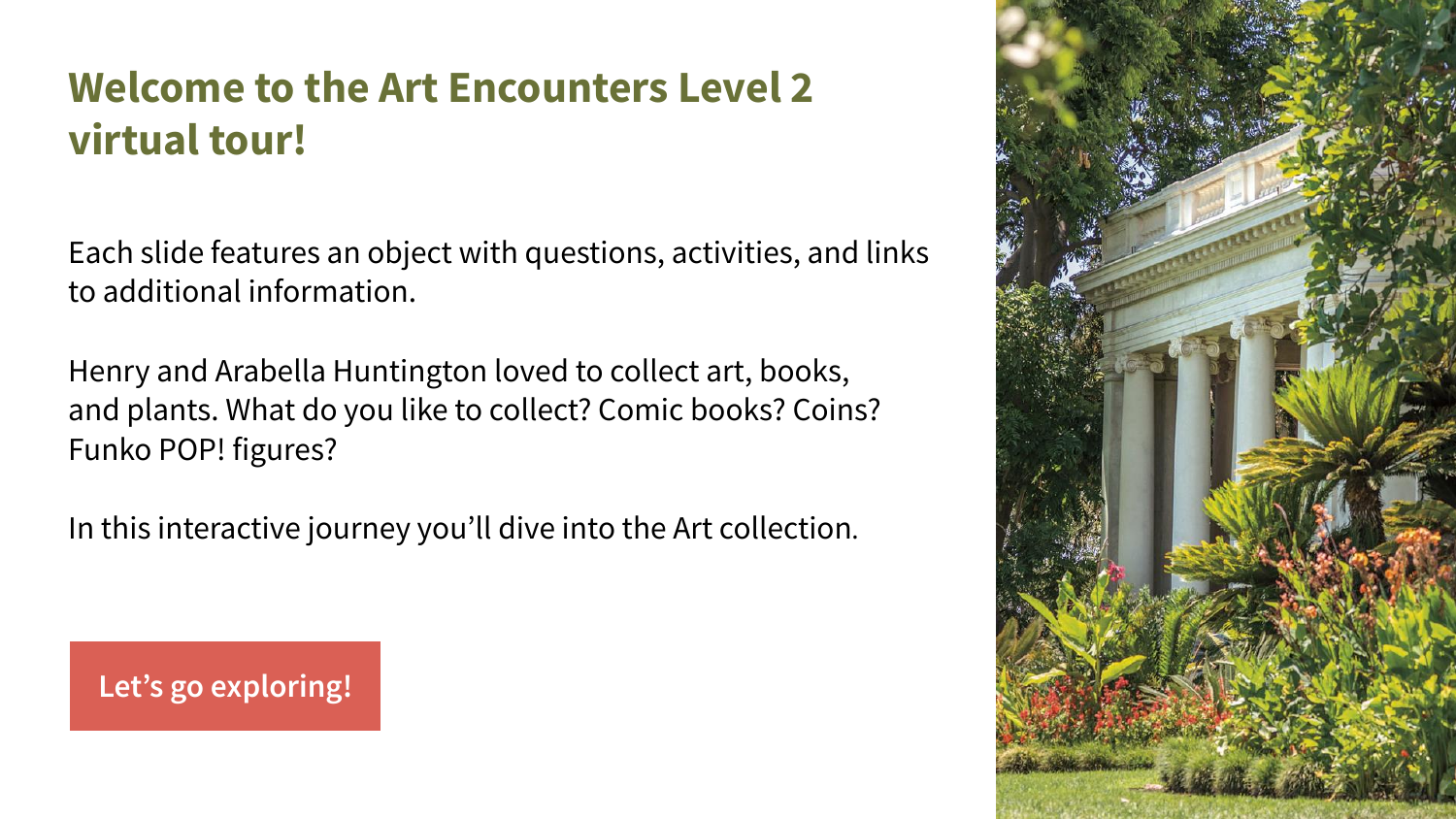### **Art Vocabulary**

Click on a vocabulary word to start your tour! Each word relates to a type of artwork at The Huntington.

<span id="page-2-0"></span>

**[Once you have explored all six cards, click here!](#page-9-0)**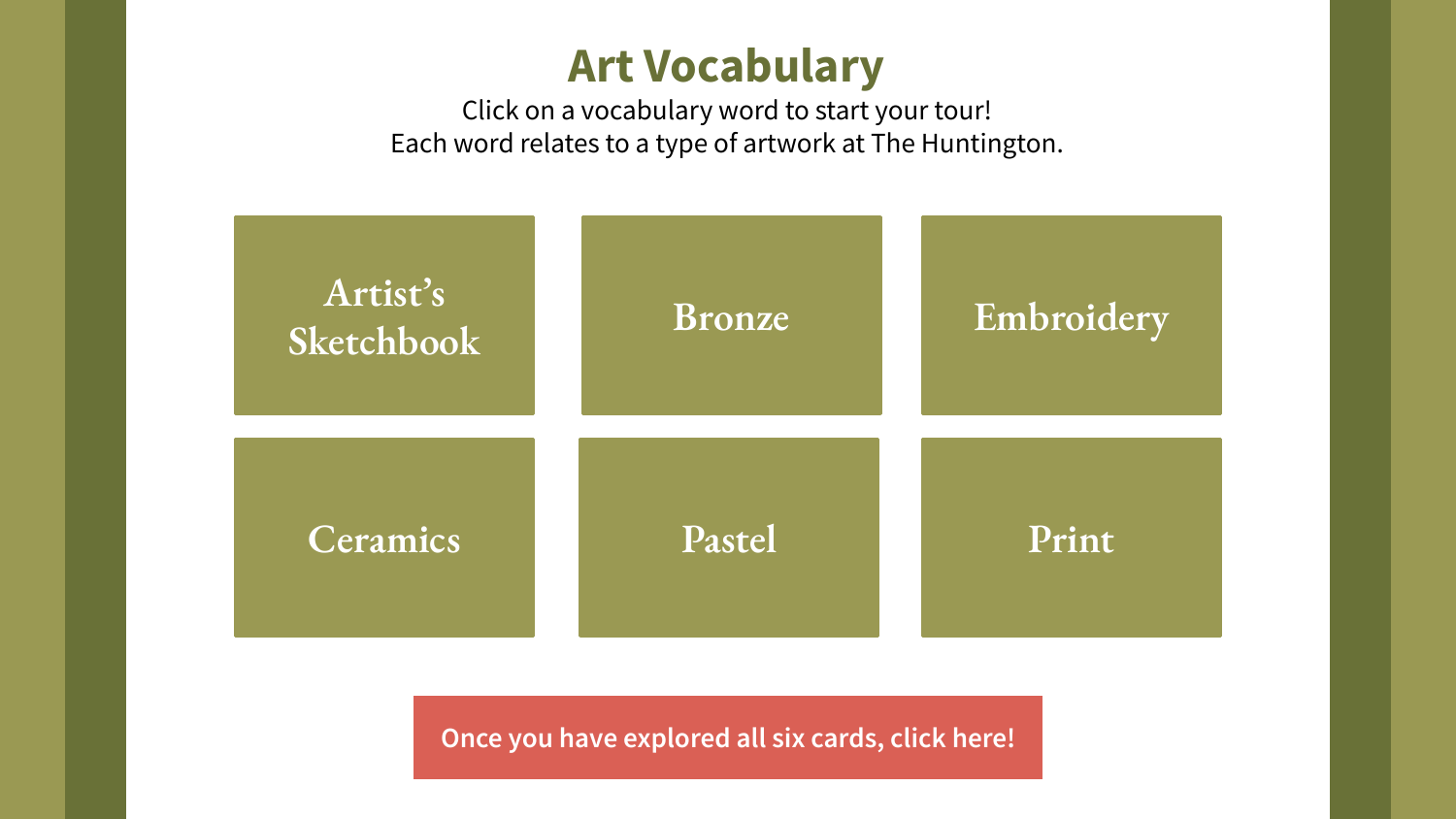### **Pastel**

Powdered pigments combined together to form a crayon-like drawing instrument

- Mary Cassatt was an American artist who moved to France to study art. While in France, she joined the Impressionist movement. Impressionist artists wanted to show an impression, or view, of everyday life.
- Many Impressionist artists like Mary Cassatt used pastels to create their artwork. Pastel is a quick, easy-to-use medium. The colors can be blended, they don't need time to dry like paint, and all the materials can fit in a box, making it portable. Are you interested in seeing a box of pastels from this time period? [Click here!](https://hdl.huntington.org/digital/collection/p9539coll1/id/7189/rec/2)
- Why do you think Mary Cassatt chose to use pastel as her artistic medium, as opposed to oil paint or watercolor? What do you think she was hoping to achieve?
- The girl is this portrait is named Françoise. How do you think Mary Cassatt knew Françoise? [Click here to find out!](https://www.huntington.org/verso/2021/03/connecting-mary-cassatts-pastels) Why do you think she included a dog? Why do you think this scene was set inside instead of outdoors?

#### **Activity**

Imagine meeting Françoise. What would you talk about? Would you play with her dog? What questions would you ask her? Write a short story about your interaction.

#### **Click on these links to explore more**

[Zoom in for a closer look at the artwork](https://emuseum.huntington.org/objects/300/francoise-holding-a-little-dog?ctx=4fef8bc9ad08fe20e81e6fba0d18a7fdadce5ba0&idx=0) [Explore other works by Mary Cassatt](https://emuseum.huntington.org/search/cassatt)

**Pick [Another](#)  Artwork**



*Françoise Holding a Little Dog,* Mary Cassatt, ca. 1906, pastel on paper. The Huntington Library, Art Museum, and Botanical Gardens.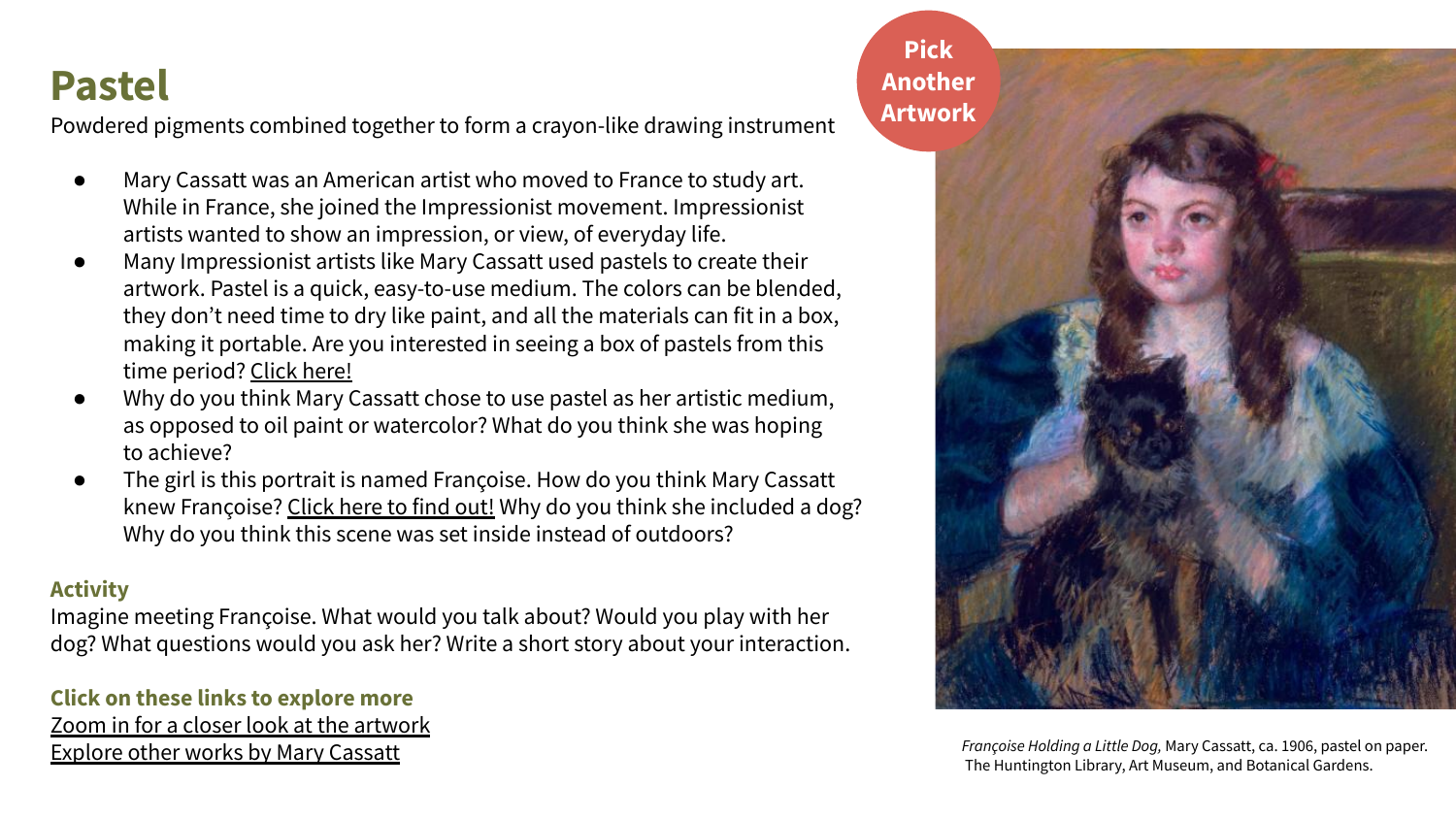## **Print**

An image or object that has been ink-transferred to a piece of paper via a stamp, plate, machine, or other technique

- Loretta Bennett is part of a group in Gee's Bend, Alabama, known as the Gee's Bend Quilters Collective. They use recycled and found fabric and stitch them together to create beautifully designed quilts.
- *Blues* is a print of one of Bennett's quilts. After she made her quilt, Bennett worked with printers at Paulson Fontaine Press to turn her quilt into a print through the Intaglio process—a type of printmaking where the design is carved into a metal plate, creating grooves for ink
- What is the original work of art? The quilt? Or the print? Or are they both works of art?
- Do you like the colors chosen for the quilt? Or would you have used different colors? Why? Based on the colors chosen, what do you think is the mood of the print? What makes you think that?

#### **Activity**

Write a four-line poem about this print. Think about what the mood of the print is and how the title is reflected in the work.

#### **Click on these links to explore more**

[Explore other prints by the Gee's Bend Quilters](https://emuseum.huntington.org/search/*/objects/images?filter=classifications%3APRINTS%3Bcollections%3AArt%20Collectors%27%20Council%25255C%3A%201995%20-%202019&page=1) [Watch a short video of printing of the Gee's Bend quilts](https://www.youtube.com/watch?v=w5iGtm2rpl0)



*Blues,* Loretta Bennett, 2007, Color softground etching with spitbite aquatint. The Huntington Library, Art Museum, and Botanical Gardens.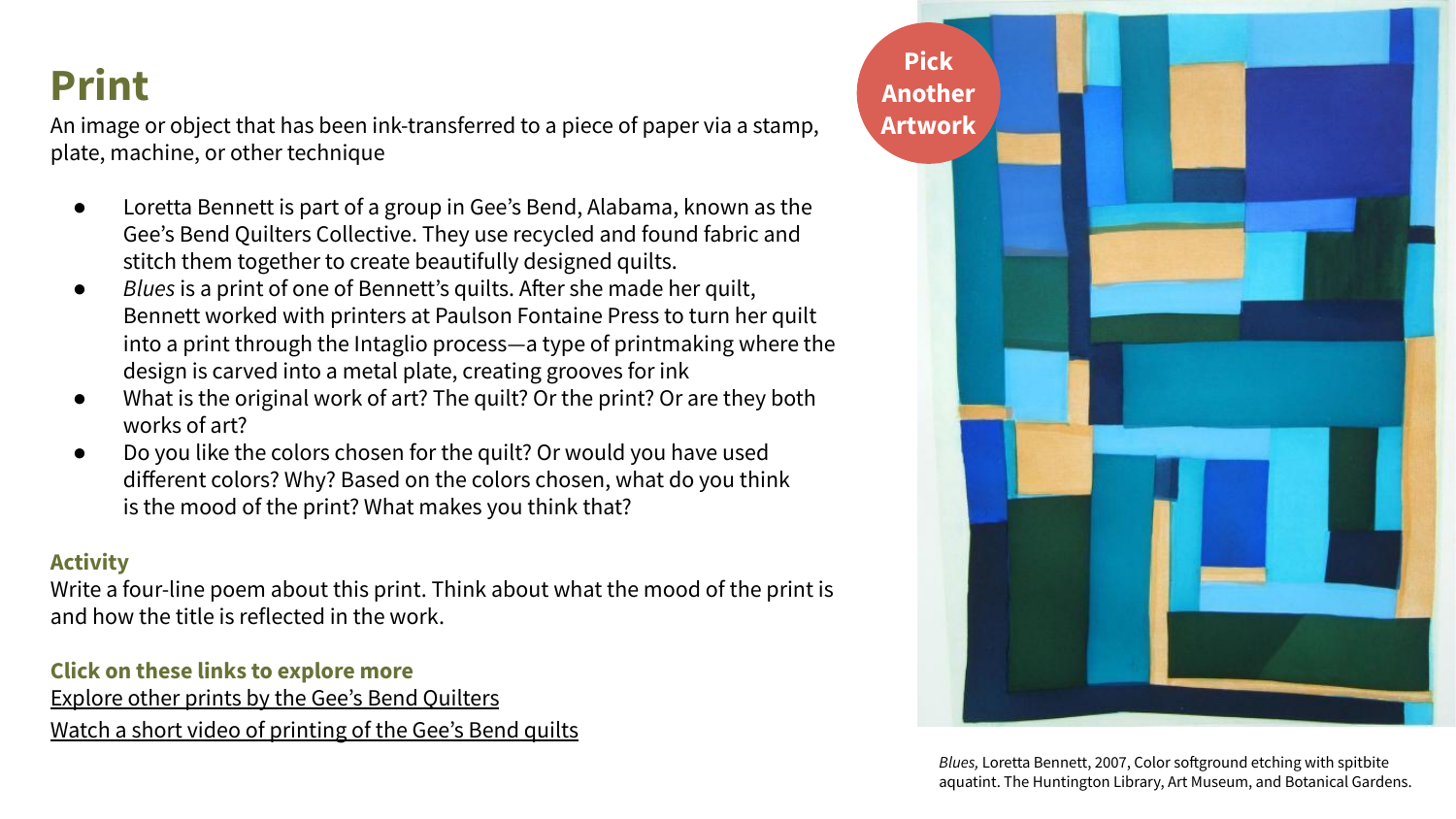### **Ceramics**

Objects formed out of clay and fired at a high temperature in a kiln, an oven for pottery

- Doyle Lane began his career by making ceramic pots, then he started creating large "clay paintings." This is an example, and it is really big. It is 17 x 8 feet!
- This work is made of 4,876 individual tiles. Each tile was hand formed, glazed, and fired in a kiln. Why do you think he chose this number of tiles?
- Why do you think Lane chose to paint all of the tiles red? Do you like that it is only red? Would you have added different colors?
- This work was commissioned for the Mutual Savings and Loan offices in Pasadena, California, by the architect, Welton Becket. Why might Becket have asked Lane to create a "clay painting" to be displayed outside a bank?

#### **Activity**

Design your own "clay painting." How would you shape your individual tiles? How many would you include? What colors would you use? Would they be a solid color or would the tiles tell a story? Sketch your idea!

#### **Click on these links to explore more**

[Zoom in to the artwork](https://emuseum.huntington.org/objects/54110/mutual-savings-and-loan-mural-red-tile-mural?ctx=9da15dc6003d2dd73b06c08e826f34b4b9184b57&idx=0) [Restoring a Doyle Lane Mural](https://www.huntington.org/verso/2018/08/restoring-doyle-lane-mural) [Watch a time-lapse installation video](https://www.youtube.com/watch?v=jVsQIkbmtEQ)





*Mutual Savings and Loan Mural (Red Tile Mural),* Doyle Lane, 1964, glazed ceramic. The Huntington Library, Art Museum, and Botanical Gardens.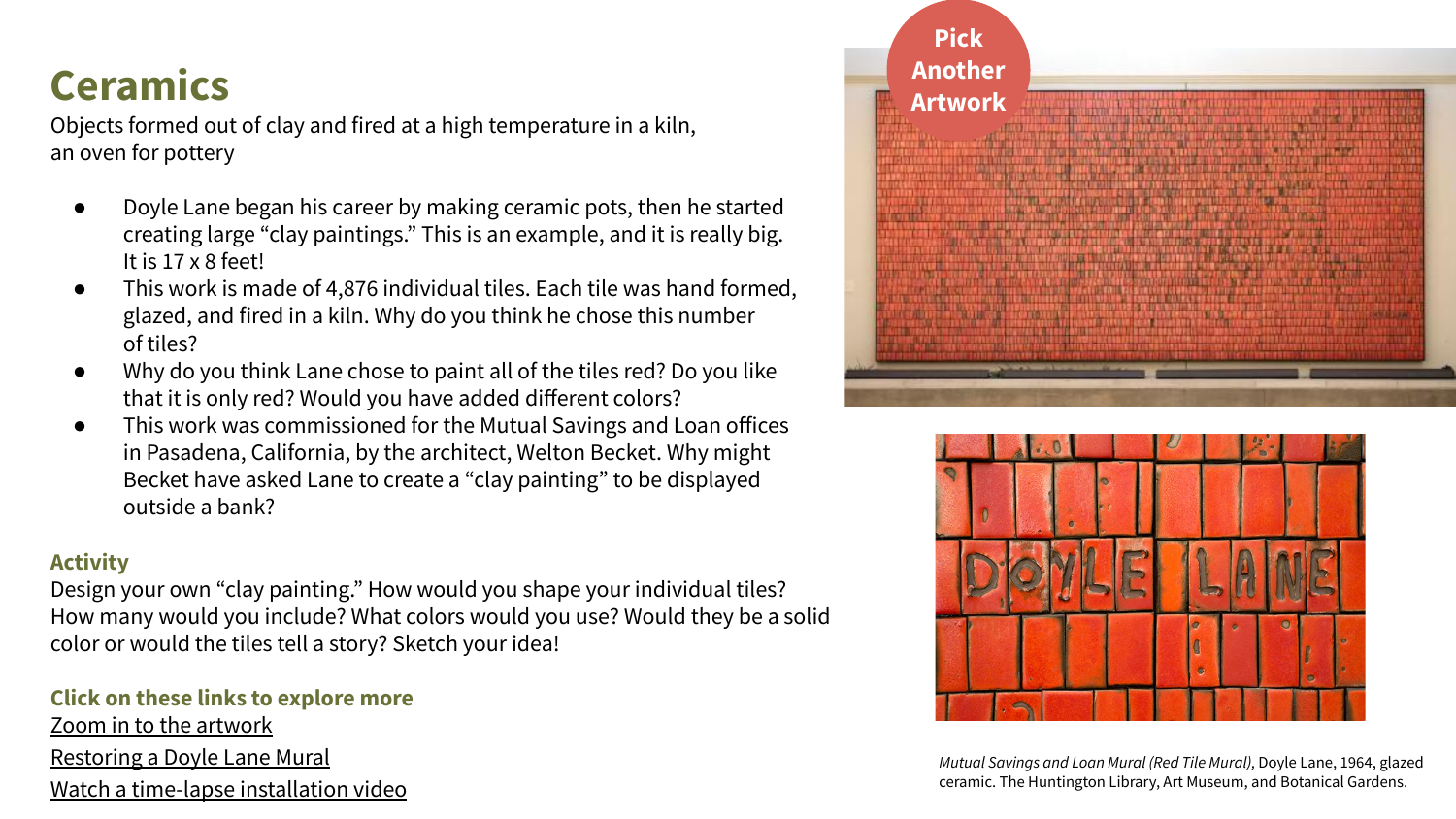# **Embroidery**

Needlework that creates a decorative design to embellish fabric

- Look closely at this embroidery piece. [Zoom in for a closer look](https://emuseum.huntington.org/objects/52874/snake-amongst-flowers?ctx=f3f1f9f84fa5e786d977945f093f945f739d154e&idx=1) at the work to notice the details. What do you see?
- What do you think it would feel like to touch this object? Would it feel silky? Smooth? Rough? Bumpy? Why?
- This embroidery work was designed by Charles Francis Annesley Voysey. It was based on one of his patterns for wallpaper. However, this specific work was intended to be hung and displayed in a room as art.
- The embroiderer is unknown. Why do you think the designer is known, but the embroiderer was not documented? Who should get artistic credit?

#### **Activity**

Design your own embroidery pattern. Will you combine animals and plants, like Voysey did? Or will you choose a geometric design? Would you want your embroidery piece to cover walls in your favorite room, or would you want to frame it and hang your creation as a work of art?

**Click on this link to explore more** [Explore other embroidery items in the collection](https://emuseum.huntington.org/search/sampler)



*Snake Amongst Flowers,* designed by Charles Francis Annesley Voysey, embroidered by Unknown, British, 19th century, ca. 1895, silk and linen. The Huntington Library, Art Museum, and Botanical Gardens.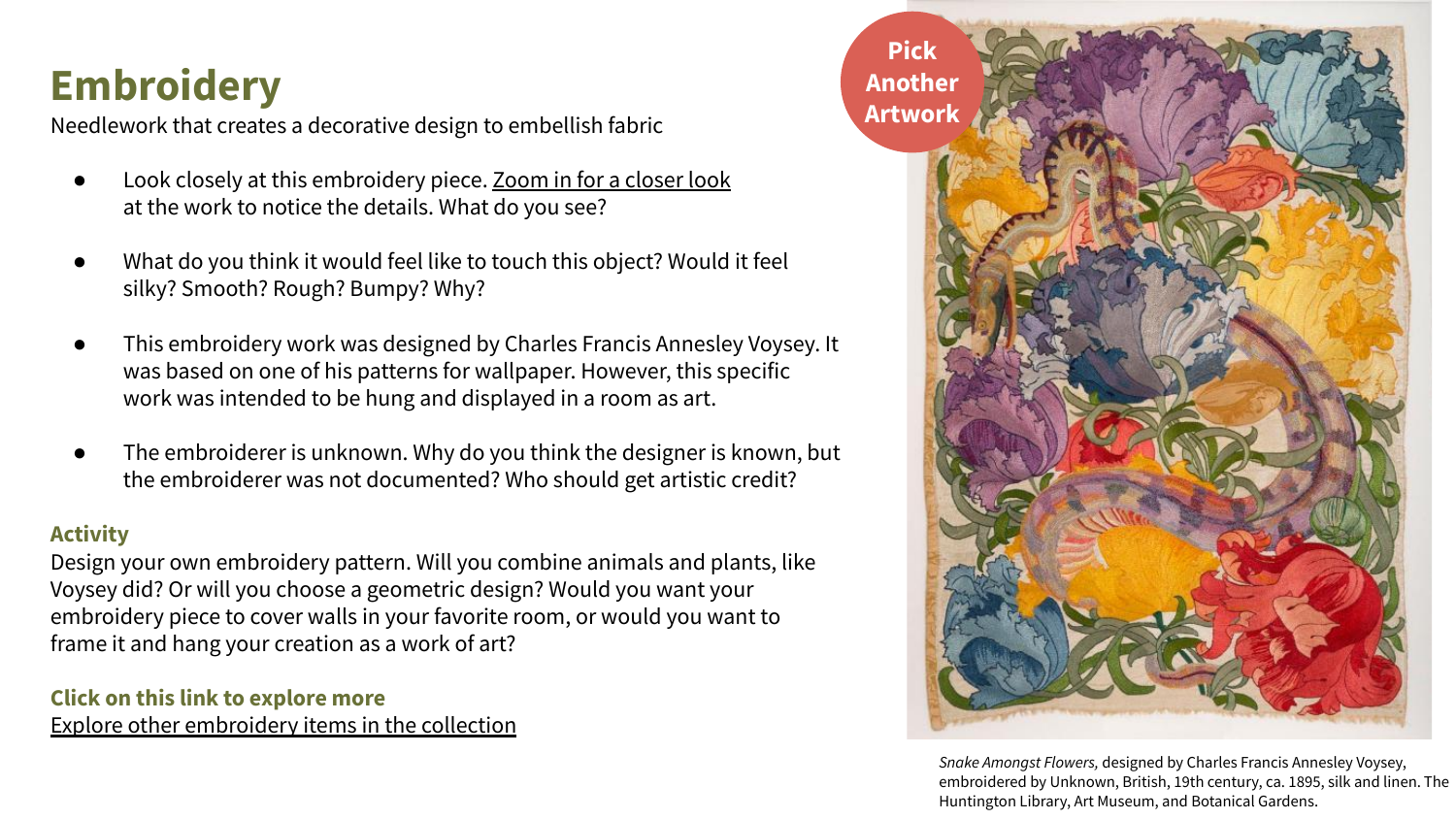### **Artist's Sketchbook**

A notebook for artists to sketch or draw their ideas

- Do you have a journal or a diary? Or maybe a place to brainstorm ideas or jot down notes or sketches?
- Samuel Howitt was a British artist who often featured animals in his art.
- Howitt created an entire sketchbook dedicated to drawing monkeys, and he included many different species. [Explore other monkeys in this sketchbook.](https://emuseum.huntington.org/objects/21127/monkey-sketchbook-leaf-40?ctx=a78349ffa04560d75ff5185898c0981eb9204357&idx=17) Do you have a favorite? Which one? Why?
- Why do you think Howitt chose to draw monkeys instead of another animal?

#### **Activity**

Start your own artist's sketchbook! You can make your own notebook digitally, fasten pieces of paper together, or you even use the [School](https://www.huntington.org/sites/default/files/pdfs/school-program-booklet.pdf) [Programs Booklet.](https://www.huntington.org/sites/default/files/pdfs/school-program-booklet.pdf) It is up to you. Use this space to brainstorm art ideas or to test out new art techniques or styles. Will you dedicate your sketchbook to one subject or art medium, or will it be a mix?

#### **Click on this link to explore more**

View other artist's sketchbooks in the collection - [Book 1](https://emuseum.huntington.org/people/29/robert-blake/objects) and [Book 2](https://emuseum.huntington.org/search/mushrooms)



*Monkey Sketchbook,* Samuel Howitt, ca. 1817, watercolor over pencil. The Huntington Library, Art Museum, and Botanical Gardens.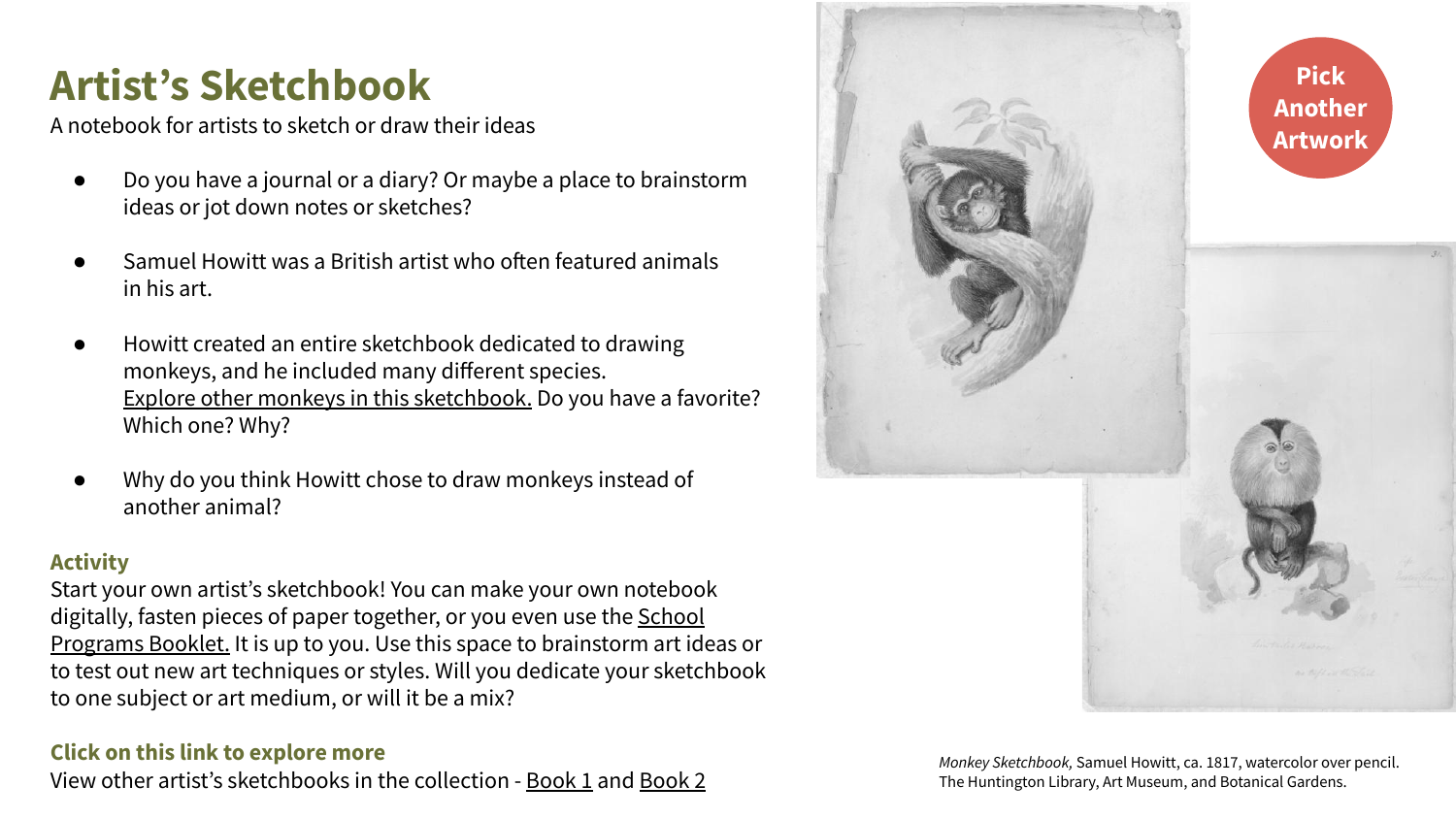### **Bronze**

A material created by mixing copper and tin

- Enrique Martínez Celaya, The Huntington's artist in residence from 2019 to 2021, cast this bronze sculpture. This artistic process includes first making a hollow mold of the sculpture. Then the mold is filled with melted elements (copper and tin), which is called casting. Once the melted liquid cools, the mold is removed to reveal the cast bronze sculpture.
- Celaya has lived all over the world. He was born in Cuba, grew up in Spain and Puerto Rico, and now lives and works in Culver City in Southern California.
- This life-sized sculpture depicts a boy carrying a house around his neck and shoulders. He is supporting himself with crutches. Do you think the house symbolizes something to the boy?
- Celaya works in a variety of media. Why do you think he chose to create this work as a life-size bronze sculpture?
- Why do you think this bronze sculpture is titled *The Gambler?* Do you think it is a fitting title?

#### **Activity**

Write a short story about *The Gambler.* Where do you think the boy is going? Why is he carrying a house on his shoulders? Why is he using crutches? Be descriptive and creative in your story!

#### **Click on these links to explore more**

[Zoom in for a closer look at the sculpture](https://emuseum.huntington.org/objects/57953/the-gambler?ctx=cf170851f0025198125d2ed4d18401ed05975d7c&idx=0) [Learn more about Enrique Martínez Celaya](http://www.martinezcelaya.com/)



*The Gambler,* Enrique Martínez Celaya, 2010, bronze. The Huntington Library, Art Museum, and Botanical Gardens.© Enrique Martínez Celaya.